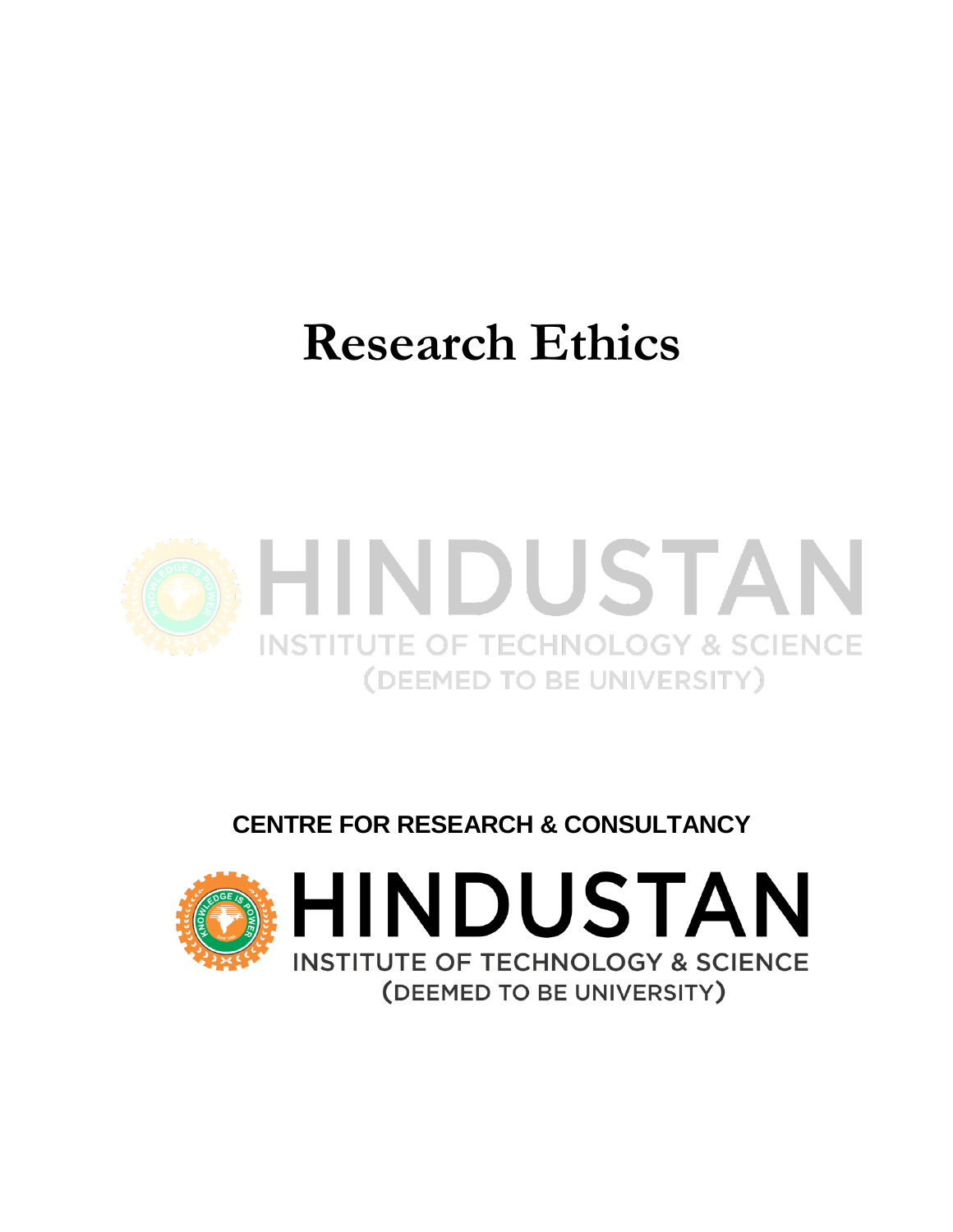### **TABLE OF CONTENTS**

DUSTAN

**INSTITUTE OF TECHNOLOGY & SCIENCE** 

(DEEMED TO BE UNIVERSITY)

#### **CONTENTS**

- 1. PURPOSE
- 2. SCOPE
- 3. POLICY
- 4. AUTHORSHIP
- 5. PLAGIARISM
- 6. PEER REVIEW
- 7. CONFLICTS OF INTEREST
- 8. DATA MANAGEMENT
- 9. RESEARCH MISCONDUCT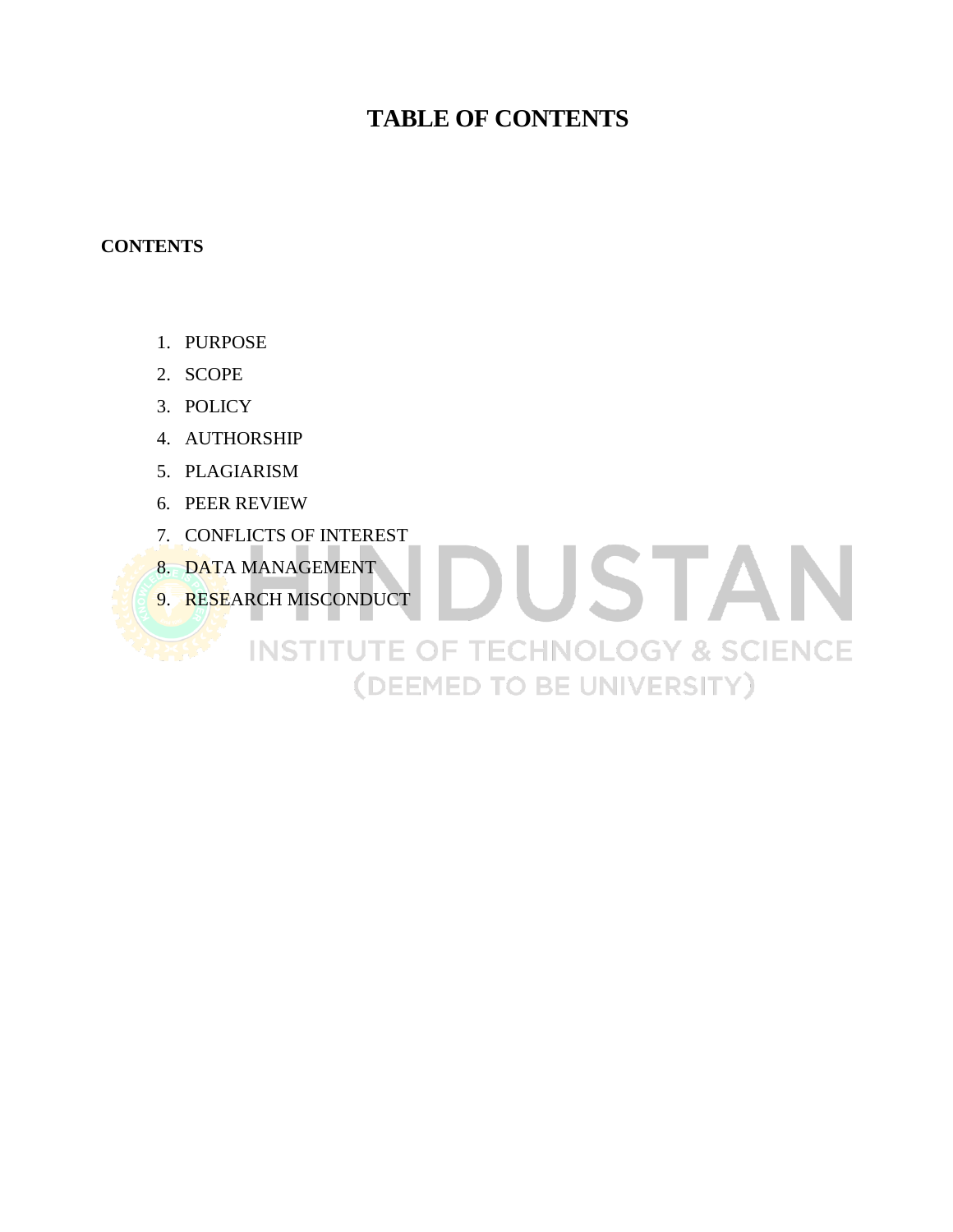#### **1. PURPOSE**

The purpose of Research ethics is to provide guidelines:

- A. For the responsible conduct of research for the good of society
- B. To educate and monitor scientists/ research scholars conducting research to ensure a high ethical standard

#### 2. **SCOPE**

This policy applies to all researchers to be familiar with the basic ethical principles and have up-to-date knowledge aboutpolicies and procedures designed to ensure the safety of research subjects and to preventsloppy or irresponsible research.

#### 3. **CODE OF ETHICS**

- I. Shall not indulge in distortion of the Research process by fabrication of data, text hypothesis or methods from another researchers' manuscript form or publication.
- II. Shall not resort to falsification ie. Making up results and recording or reporting them.
- III. Shall not indulge in Plagiarism ie. Appropriation of another person"s ideas, processes, results or words without giving appropriate credit.
- IV. In case of scholars commit the act of plagiarism in the Thesis/Journal Publication, his/her Thesis/Degree shall be forfeited and his/her research registration shall be cancelled and also he/she shall be debarred to register for any other program in the University.
- V. Articles that have been published already should not be either resubmitted under another title, or resubmitted with only minor changes to the text unless it is clearly stated that it is a resubmitted article.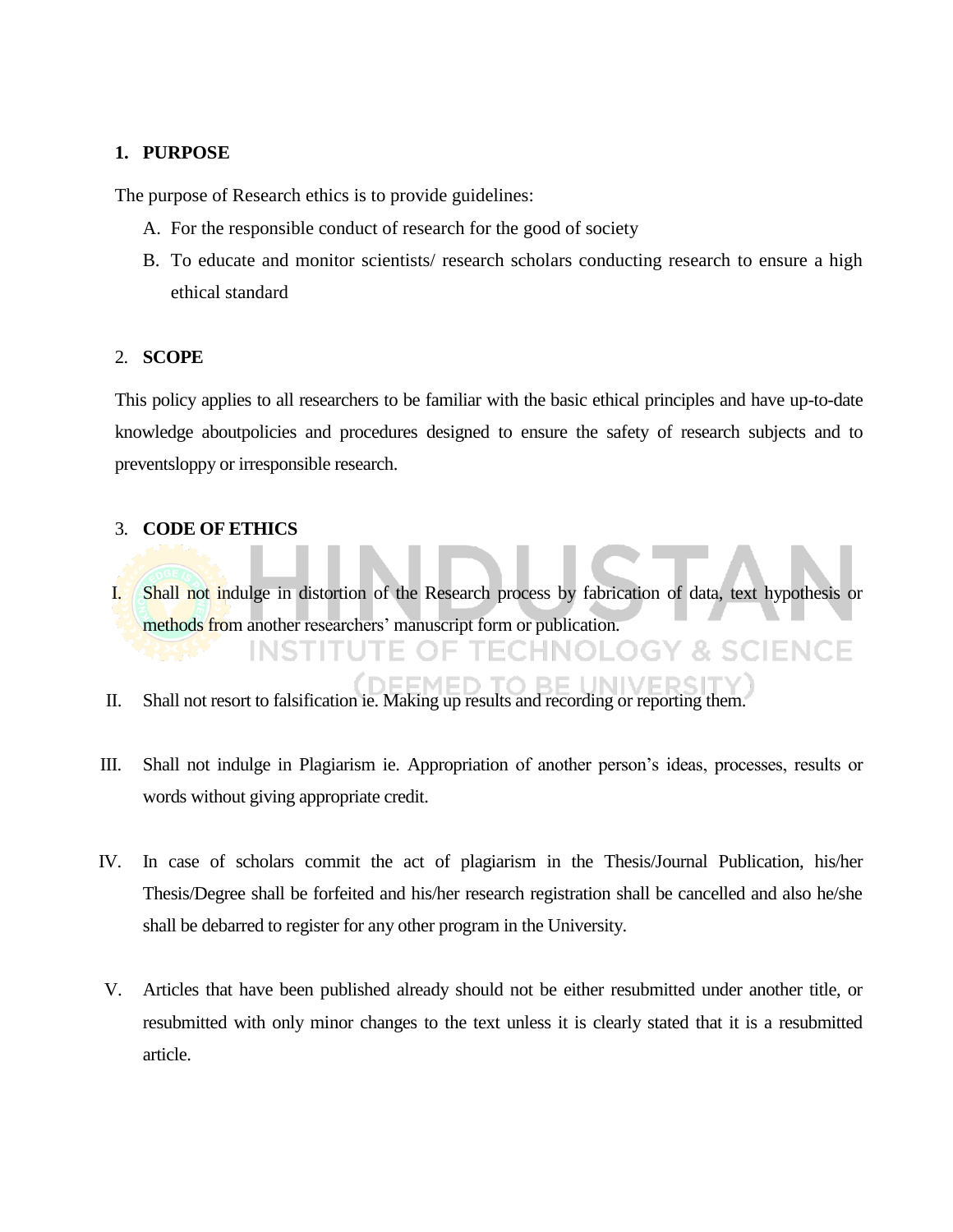VI. Responsible authorship practices are an important part of research. Some of this assistance will require acknowledgement and some will require joint authorship.

#### **4. AUTHORSHIP**

Authorship is the process of deciding whose namesbelong on a research paper. In many cases, research evolvesfrom collaboration and assistance between experts andcolleagues. Some of this assistance will requireacknowledgement and some will require joint authorship.

Responsible authorship practices are an important part of research. Reporting andanalyzing results is the key to applying research findings to the real world. Despite itsvital role, authorship remains a murky and vague area for many scientists who frequentlyrun into difficulty when deciding which colleagues should be listed as authors or coauthors,and which colleagues should instead receive acknowledgement. Despite the challenges, researchers should familiarize themselves with proper authorship practices inorder to protect their work and ideas while also preventing research fraud.

## **INSTITUTE OF TECHNOLOGY & SCIENCE** Each person listed as an author on an article should have significantly contributedto both the

research and writing. In addition, all listed authors must be prepared to acceptfull responsibility for the content of the research article.

Authorship credit should be based only on

- 1) Substantial contributions toconception and design, or acquisition of data, or analysis and Interpretation of data.
- 2) Drafting the article or revising it critically forimportant intellectual content; and
- 3) Final approval of the version to bepublished.

Acquisition of funding,the collection of data, or general supervision of the research group, by They do not justify authorship.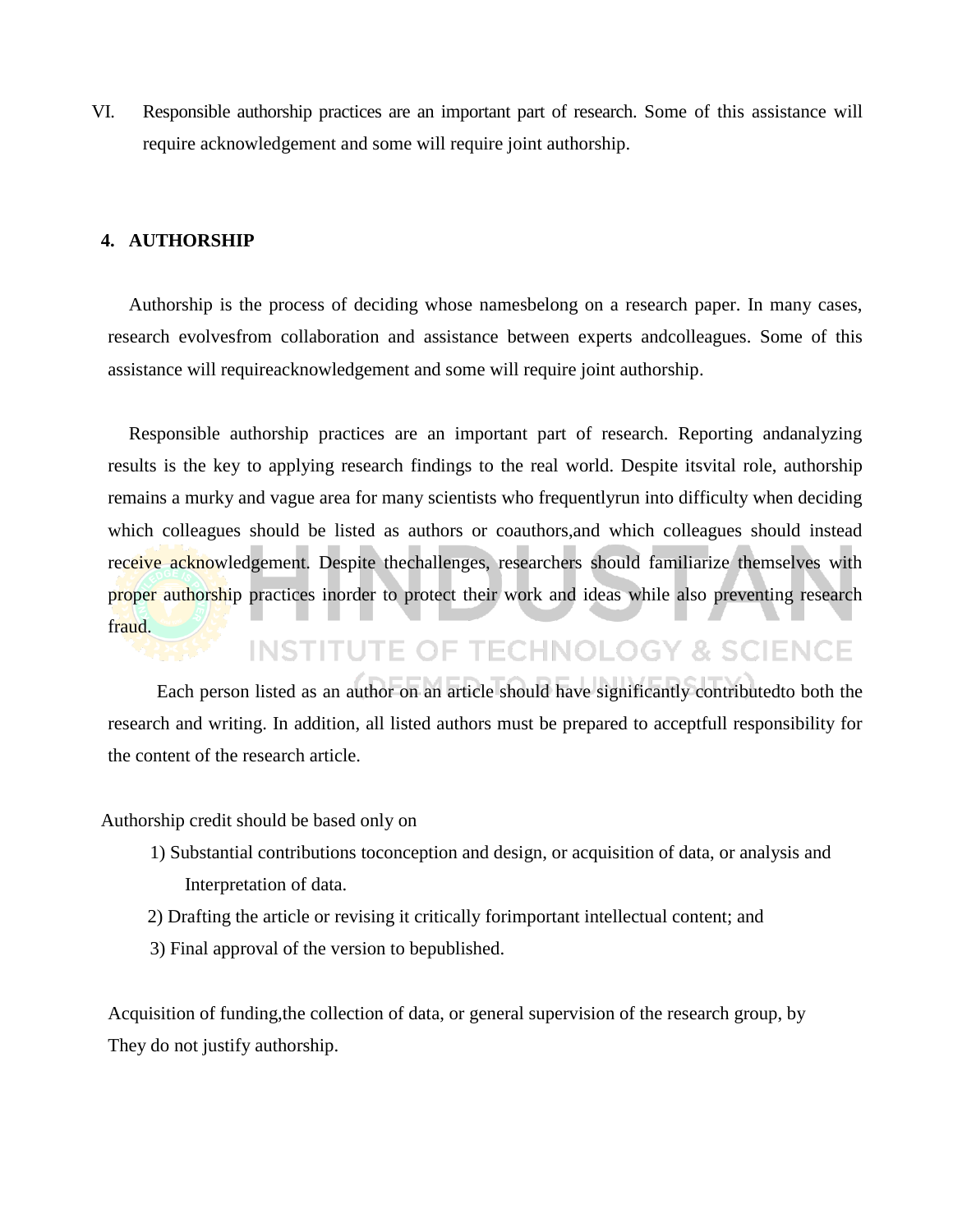#### **5. Plagiarism**

**Plagiarism** is the act of passing off somebody else's ideas, thoughts, pictures, theories, words, or stories as your own. If a researcher plagiarizes the work of others,they are bringing into question the integrity, ethics, and trustworthiness of the sum totalof his or her research.In addition, plagiarism is both an illegal act and punishable,considered to be on the same level as stealing from the author thatwhich he or she originally created

Plagiarism takes many forms. On one end of the spectrumare people who intentionally take a passage word-for-word, put it intheir own work, and do not properly credit the original author. Theother end consists of unintentional paraphrased andfragmented texts the author has pieced together from several works without properlyciting the original sources. Research manuscripts will be rejected bypublishers if they contain any form of plagiarism – including unintentional plagiarism.

**Y & SCIENCE** 

G

A researcher preparing a written manuscript should cite the original source if he or she:

- "Quotes another person"s actual words, either oral or written;
- Paraphrases another person's words, either oral or written;  $UNIVERSIT$
- Uses another person"s idea, opinion, or theory; or
- Borrows facts, statistics, or other illustrative material, unless the information is Common knowledge
- If a substantial amount of another person's graphics or text will be lifted from a web page, an author should ask permission to use the material from the original author or website host.

#### **6. PEER REVIEW**

**Peer review** is the process in which an author (or authors) submits a writtenmanuscript or article to a journal for publication and the journal editor distributes thearticle to experts working in the same, or similar, scientific discipline. The experts,otherwise called the reviewers and the editor then enter the peer review process. Theprocess involves the following: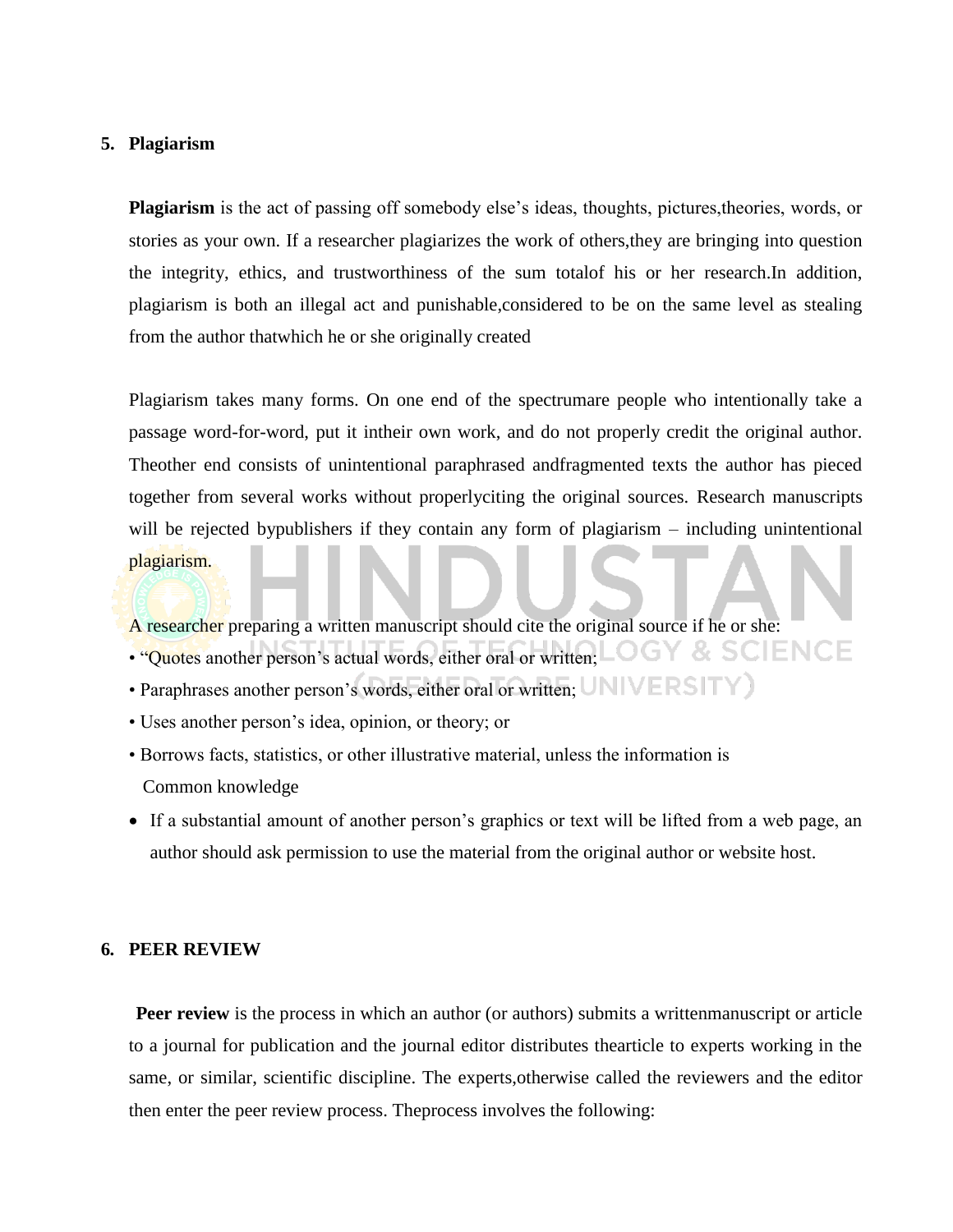- $\triangleright$  Reviewers and editors read and evaluate the article
- $\triangleright$  Reviewers submit their reviews back to the journal editor
- $\triangleright$  The journal editor takes all comments, including their own, and communicates this feedback to the original author (or authors)

The peer review process seldom proceeds in a straight line. The entire processmay involve several rounds of communication between the editor, the reviewers, and theoriginal author (or authors) before an article is fully ready for publication.

The two most important ethical concepts in the peer review process areconfidentiality and protection of intellectual property. Reviewers should not know theauthor (or authors) they are reviewing, and the author (or authors) should not be told thenames of the reviewers. Only by maintaining strict confidentiality guidelines can thepeer review process be truly open and beneficial. Likewise, no person involved in thepeer review process – either the editor, reviewers, or other journal staff – can publiclydisclose the information in the article or use the information in a submitted article forpersonal gain.

Peer reviewers, in addition to maintaining confidentiality, can be neitherconflicted nor political in their review. Conflicts may take the form of financial conflictswith the results, conflicts if the research is too similar to their own research endeavours,and conflicts due to personal relationships with the author (or authors).

#### 7. CONFLICTS OF INTEREST

**Conflicts of interest** arise when a person"s (or an organization"s) obligations to aparticular research project conflict with their personal interests or obligations.A researcher should attempt to identify potential conflicts of interest in order toconfront those issues before they have a chance to do harm or damage. If conflicts ofinterest do exist, then the objectivity of the researcher and the integrity of the researchresults can be questioned by any person throughout the research review process.

Researchers should:

- $\triangleright$  Disclose to their institution any major or significant financial conflicts of interest that might interfere with their ability to conduct a research project objectively
- $\triangleright$  Disclose any such financial conflicts of interest of their spouses or dependentchildren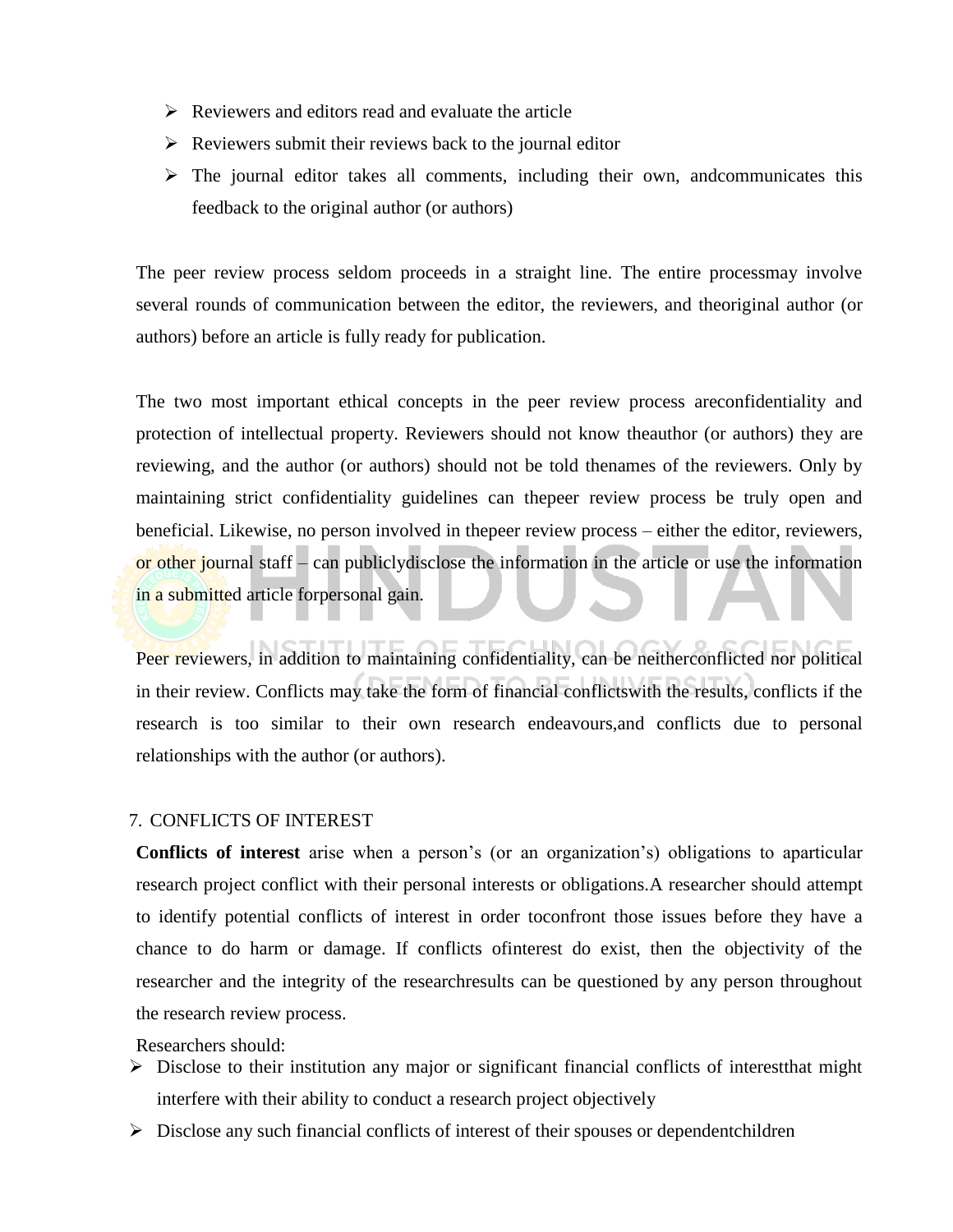#### **8. DATA MANAGEMENT**

Data management in respect to research ethics has three issues: 1) theethical and truthful collection of reliable data; 2) the ownership and responsibility ofcollected data; and, 3) retaining data and sharing access to collected data with colleaguesand the public.Each issue contributes to the integrity of research and can be easilyoverlooked by researchers. Oftentimes, researchers will downplay the importance of datamanagement because the details can be time consuming and they assume they can "figureit out" as they go along. It is not adequate research practice to assume issues involved indata collection will work themselves out on their own. Instead, a clear, responsible,ethically sound, and carefully outlined plan for data management is required at thebeginning of research to prevent all manners of conflicts and inappropriate researchmethods.

Ethical data collection refers to collecting data in a way that does not harm orinjure someone. Harm and injury could range from outright physical injury to harmfuldisclosure of unprotected confidential health information. In comparison, truthful datacollection refers to data that, once collected, are not manipulated or altered in any waythat might impact or falsely influence results. (DEEMED TO BE UNIVERSITY)

Assigning and ensuring responsibility for collecting and maintaining data is oneof the most important ethical considerations when conducting a research project.

Responsibilities include the following important issues:

- o Oversight of the design of the method of data collection
- o Protecting research subjects from harm
- o Securing and storing data safely to preserve the integrity and privacy of data
- o Delegating work with data to others and responsibility over the work of others
- o Responsible use of data and truthful portrayal of data results

Protecting intellectual property as well as encouraging data sharing ishighly important in order to ensure valid and reliable research. In order to identify whatis and is not protected as "intellectual property," the concept must be clearly defined.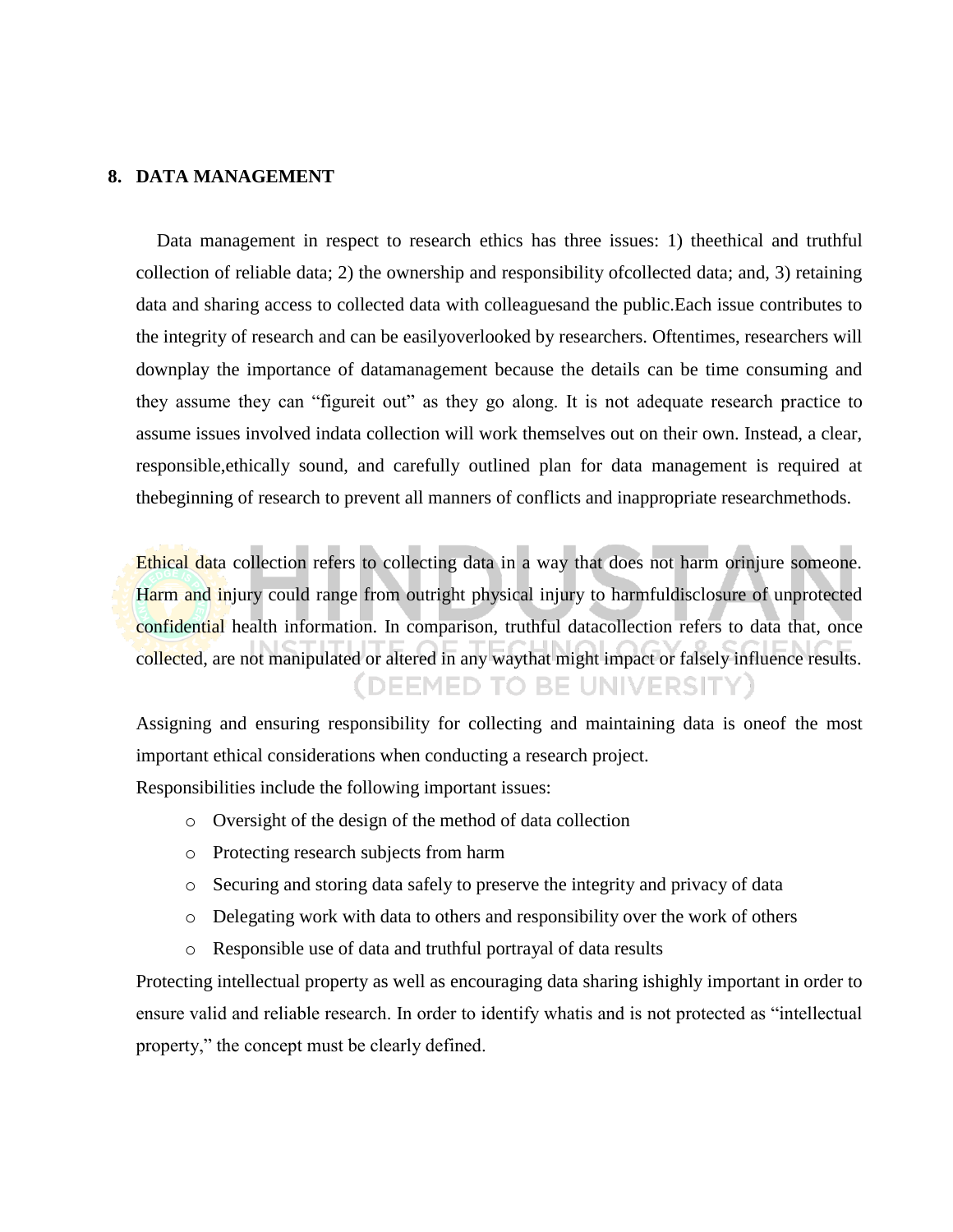"Intellectual Property" means any invention, discovery, improvement,copyrightable work, integrated circuit mask work, trademark, tradesecret, and licensable know-how and related rights. Intellectual propertyincludes, but is not limited to, individual or multimedia works of art ormusic, *records of confidential information generated or maintained bythe University, data*, texts, instructional materials, tests, bibliographies,*research findings*, organisms, cells, viruses, *DNA sequences, otherbiological materials*, probes, crystallographic coordinates, plant lines,chemical compounds, and *theses*. Intellectual property may exist in awritten or electronic form, may be raw or derived, and may be in the form of text, multimedia, computer programs, spreadsheets, formatted fields inrecords or forms within files, databases, graphics, digital images, videoand audio recordings, live video or audio broadcasts, performances, twoor three-dimensional works of art, musical compositions, executions ofprocesses, film, film strips, slides, charts, transparencies, other visual/auralaids or CD-ROMS.

#### **9. RESEARCH MISCONDUCT**

Research misconduct is the process of identifying and reporting unethical orunsound research.

- Fabrication is making up data or results and recording or reporting them. Falsification is manipulating research materials, equipment, orprocesses, or changing or omitting data or results such that theresearch is not accurately represented in the research record.
- Plagiarism is the appropriation of another person"s ideas,processes, results, or words without giving appropriate credit.

Research misconduct does not include honest error or differencesof opinion. Research misconduct can be the result of criminal behaviour. Research misconduct can also be the result of mistaken, negligent, unintentional,lazy, or sloppy research practices.Any personwho knows that research is being conducted unethically should raise his or her concernsto the appropriate authorities, whether that person is involved in the research or not. Thefirst step in this instance may likely be a confidential conversation with the person incharge of research integrity at an institution. Once research misconduct has beenidentified, all parties involved in the research must take responsibility to resolve thesituation, including: the principal investigator, co-investigators, the institution hosting theresearch, the funding agency, and publishing journal editors, if